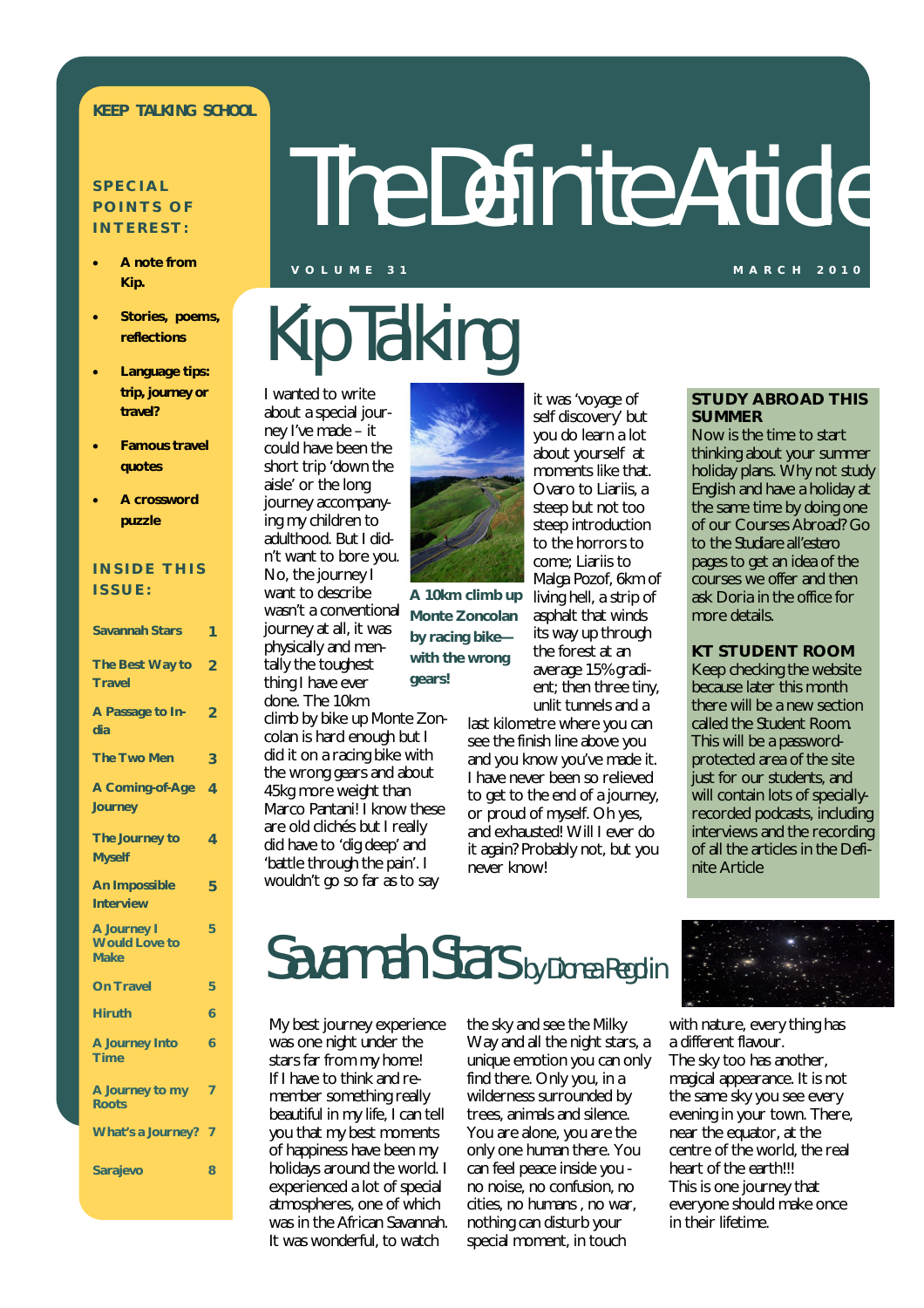#### **P A G E 2**



**"The journey is an important part of my holiday and every time I can, I travel by car."**

### The Best Way to Travel by Luigina Caporlingua

A lot of people think that travelling is just what you have to do to arrive at the place where you want to go.

In my opinion, the journey is an important part of my holiday and every time I can, I travel by car. I love driving, but apart from this, I like the idea that I can make my own decisions.

In fact, if you travel by car, you can decide whether to stop, where and when to stop and how long to stop for, and you can eat and drink when you want. Travelling by car is a good way to look around and

realize how the landscape changes.

Your suitcase can be very heavy and when you go back home you can take a lot of big, heavy, or liquid souvenirs.

Of course, you have to know when it's best to set off in order to avoid traffic jams. I really enjoy travelling by car and if the journey takes me one day, I usually leave two or three days early, after choosing some interesting places to visit on my way. In this way I have visited a lot of interesting places that, otherwise, I wouldn't have seen.

Of course travelling by plane is also exciting because you can see the world from a different point of view, which is amazing. Every time I fly, I look down all the time. On the other hand, flying can sometimes be very boring and annoying. First of all you have to wait for a long time at the airport before leaving and often after arriving as well because you have to wait for your luggage and sometimes, in my experience quite often, they lose your suitcase.

Definitely for me, the best way to travel is by car.



*"Don't even think about going by car, there are easier ways of risking your life between heavy trucks, cows, deep holes and flat tyres…"*

# A Passage to India by Luca Neri

Travelling in India is an amazing experience. Don't even think about going by car, there are easier ways of risking your life than among the heavy trucks, cows, deep holes and flat tyres...

Using IR (Indian Railways) is strongly recommended if you like a comfortable journey with fewer palpitations. Here are some quick rules dictated by experience:

1. Don't buy anything less than A1 class. You will be asked for almost double the A2 fare but you will be in a comfortable compartment quite similar to European first class, and not in a compartment separated by curtains, where you will have to keep your belongings with you all night long.

- 2. Don't be in a hurry. Trains are always late (a one- or two-hour delay is quite common) and it takes an eternity to get to the destination (I spent 8 hours travelling from Bangalore to Kuttack – only 260 km!!).
- 3. Even if the fares are actually high for Indians, they are really

cheap for Europeans. I spent €12 for a first class sleeping compartment. Only three compartments (12 beds) were available on the whole train!

And finally, if you want to be on the safe side with your luggage, for just a few rupees, hire one of the dozens of porters that will head towards you once you leave your carriage. Your luggage will be safer than in your hands and much, much lighter!

*"Perhaps travel cannot prevent bigotry, but by demonstrating that all peoples cry, laugh, eat, worry, and die, it can introduce the idea that if we try and understand each other, we may even become friends." – Maya Angelou*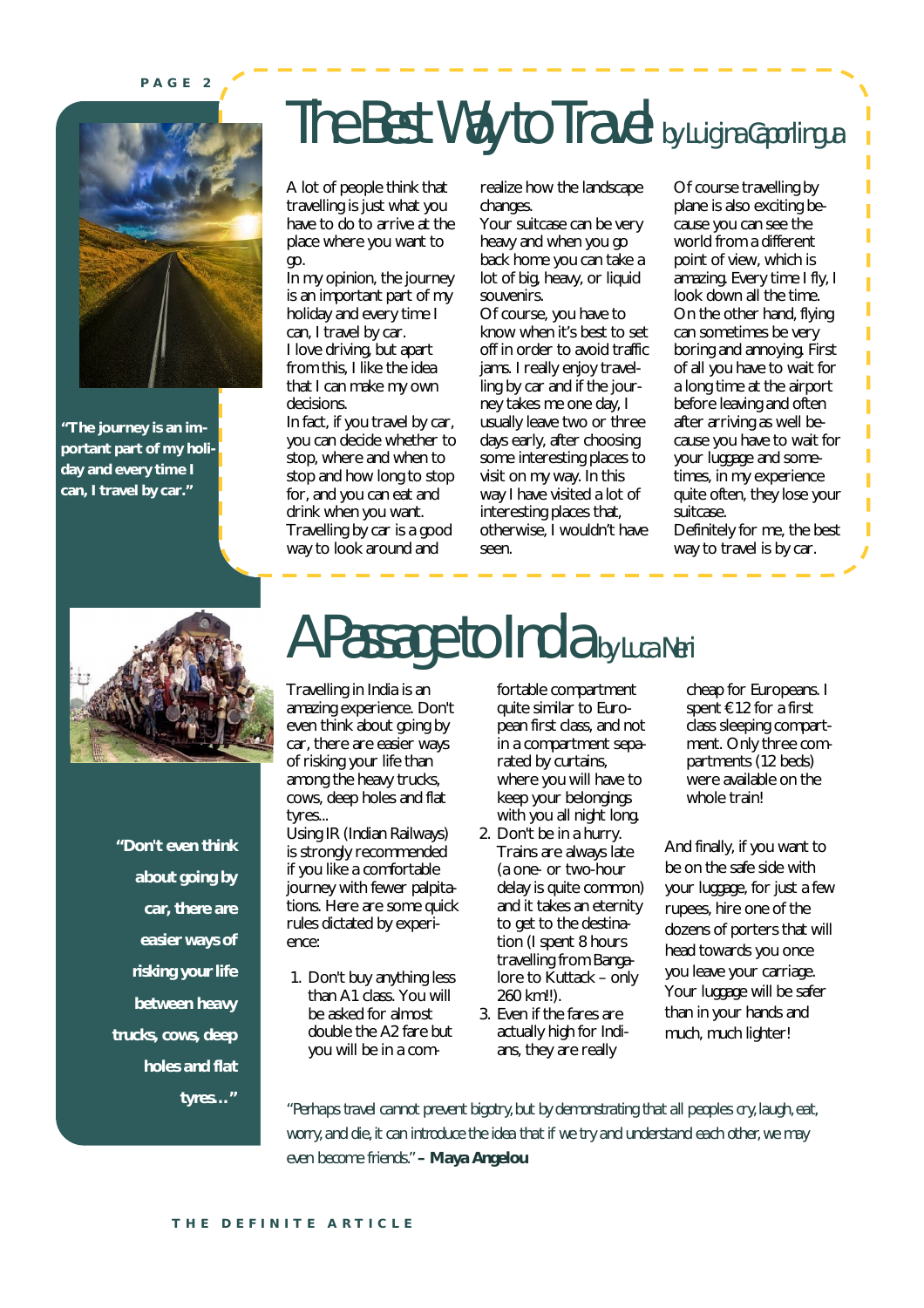## The Two Men by Vito Di Trapani

Some years ago my wife and I went to Cuba, the beautiful island of the Socialist Revolution, Che Guevara, Fidel Castro and the other *"barbudos"*, old cars, rum, Caribbean music and other romantic stuff.

We aren't big fans of package tours, so we

went there without a tour operator. We rented a car and drove around the island for one month with

ı

Ī

I

Ī

ı

Ī

Ī

Ī

**Someone told us that giving lifts to strangers could be dangerous, but we didn't listen."**

our sleeping-bag. Actually we slept in private rooms called *casas particulares*, a sort of bed and breakfast, but much more uncomfortable. And we talked. We spoke with a lot of people because the roads there didn't have clear road signs and so it was useful for us to pick up some hitch-hikers who told us the right way and spoke to us about their lives, their opinions, their dreams and their regime. In fact, along the way many posters with political slogans reminded us that Cuba is still under dictatorship.

I don't remember how many people we picked up; maybe forty, maybe fifty, I really don't know. I remember two young brothers who had to go to Havana (about 200 miles from their little village) to buy a tyre for their motorbike, the mother with a little girl who lived in a mud hut, the doctor who told us about the difficulty of working and living there without modern tools and computers, the old lady who loved Fidel Castro and his endless TV speeches.

Living in Cuba is not easy, but we saw there a dignity we'd never seen before.

Actually, someone told us that giving lifts to strangers could be dangerous, but we didn't

listen to him. There were even rumours that some people had been killed.

Anyway, one day we were in a suburb of Havana, the biggest city on the Island. We were

lost because of the lack of road signs and we asked two pedestrians for some information. The two men told us that they would show us the right way and so we picked them up in the car. The first one was small and with a twisted nose. Later he explained to us that he had been a boxer. The other one was a really huge black man. They got in the car and sat behind us. I could see their eyes in the rear-view mirror.

Along the way they talked about their life and their dreams to get away from Cuba. They wanted to see the world outside. After a few miles they asked us to stop. So I stopped the car and waited but they didn't get out. They didn't want to get out. They were staring at us with strange smiles. Then after a few, seemingly endless, minutes they asked us for money. My wife suddenly started to scream, *"Don't pay anything to those people!"*.

*Own only what you can carry with you; know language, know countries, know people. Let your memory be your travel bag.*

*— Alexander Solzhenitsyn*

*"We have to get a taxi to go back"* the

little man



said firmly. The other one looked like a Buddha, silent and emotionless. They wanted "only" 50 dollars to get out. I thought that with that amount they could go around the island for a whole month but I preferred to keep quiet about

that. We were at a stalemate; my wife was still screaming, the two men were still inside the car and they wouldn't get out without money. In short, I was alone on an island in the middle of the Atlantic Ocean, in some suburb of an unknown city, between a screaming wife and two dangerous and emotionless men. So I had to *"take the bull by the horns"*: I started a complicated negotiation with the two men and my sweet wife and I succeeded. Finally I offered them "only" 25 dollars and they got out of the car. The only problem was my wife

who continued for hours to tell me that I shouldn't have paid anything.

Ah, women!

*staring at us with strange smiles. Then after a few, seemingly endless minutes, they asked us for money."*

*"They were* 



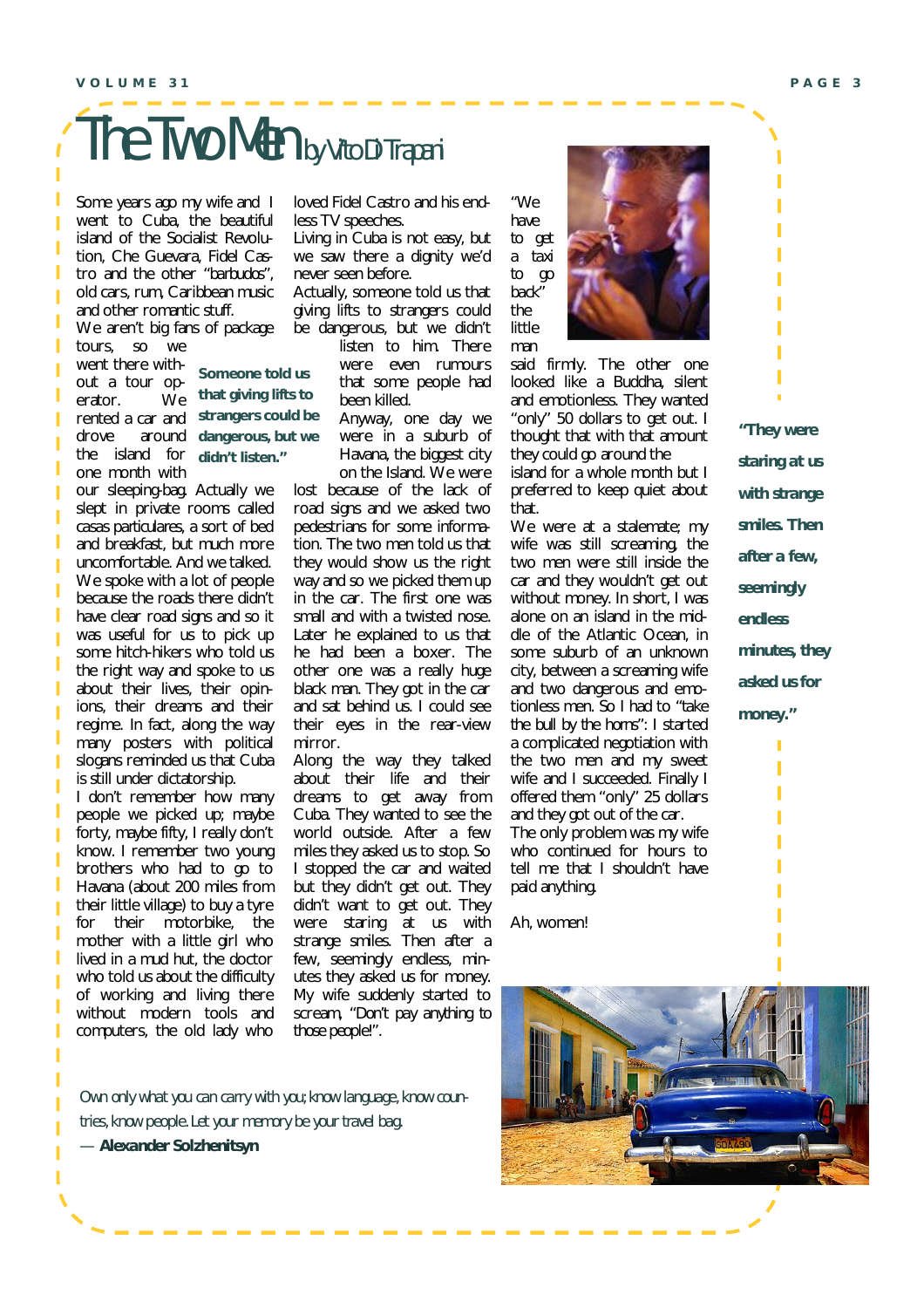**P A G E 4**



**The Julian Alps between Italy and Slovenia**

> *"I think that everybody should take this journey, even if it's for a short period of time because it is an important chance to get to know yourself."*

# A Coming-of-Age Journey by Manuel Cacitti

One of the trips that I remember best dates back almost 12 years, to when I was 16 and still attending high school. The school year had recently finished and I was planning how to spend the summer. I had no particular idea what to do and decided to go and spend a few days in the mountains.

Carnia is full of mountains and so I chose at random. I took the bus. I went to the top of the path and from there went on foot. For

two days I was immersed in the silence of nature. I remember the peace, the sun, the animals and the many beautiful things I saw and appreciated. It was so good that on the way down the mountain, I decided to go on to the next mountain and then the next, and then on to the next again. In this way, in about 2 months, I had visited almost all the mountains of the Carnic and Julian Alps. I learned to do many

things for myself, listening to the rhythms of nature and relying on my abilities. Every so often I found myself in dangerous situations (in the mountains it is a good rule never to go alone), but with patience I managed to solve every problem. It was a fantastic experi-

ence that I would happily recommend to anyone who loves nature and open spaces.

# The Journey to Myself by Andrea Cargnelutti

Up to now I haven't travelled a lot, but the one journey that I'm going to tell you about now is probably the most important and interesting journey I've ever made: "The journey to Myself". It started about fifteen years ago on a hot summer afternoon and it hasn't finished yet. I was trying to study when I suddenly felt a bad sensation, like a punch in my stomach. I realized that I was feeling lonely, without a well-defined target in my

mind and furthermore nobody seemed to understand me, my thoughts or my desires. This sensation of being alone was anything but good, and I started to ask myself: is everybody else wrong or is it me? I immediately realized that it was me after all, how can I feel fine with other people if I can't get on with myself? So I started this journey to discover who I am and what I want. Over the years I've discovered a lot about my good and bad

points. It is hard work but I'm satisfied with all the improvements I've made since then. At the same time I know that I still have a lot to do. I think that everybody should take this journey, even if it's for a short period of time because it is an important chance to get to know yourself. Without making this journey, you'll probably never take the time to reflect about your inner self, and you'll always just follow the flow, which is much less fulfilling.

### Language Box: **travel, journey** or **trip**???

#### *Travel* is a verb.

 $\boxtimes$  I love travelling during the summer holidays.

*Travel* can also be a general word we use to talk about going from one place to another. It is \*usually **uncountable** and **abstract**.  $\boxtimes$  Travel broadens the mind.

Last summer I went on a travel to Egypt. *WRONG!!*

*\* exceptions—note the way William' uses the word 'travels' on the next page, and do you know the book "Gulliver's Travels"?*

*Journey* is the word we use to talk about getting from point A to point B. It is a **countable** noun.  $\boxtimes$  The journey from London to Newcastle takes about four hours.

 $\overline{\boxtimes}$  - How was the journey? – Oh, terrible. There was so much traffic!

*Trip* is a noun. A trip usually involves more than one single journey (e.g. school trip, day trip to the seaside). It is a **countable** noun. - He's gone on a business trip to Hong Kong.  $\boxtimes$  - How was the trip? – Oh, terrible. The hotel was next to a building site!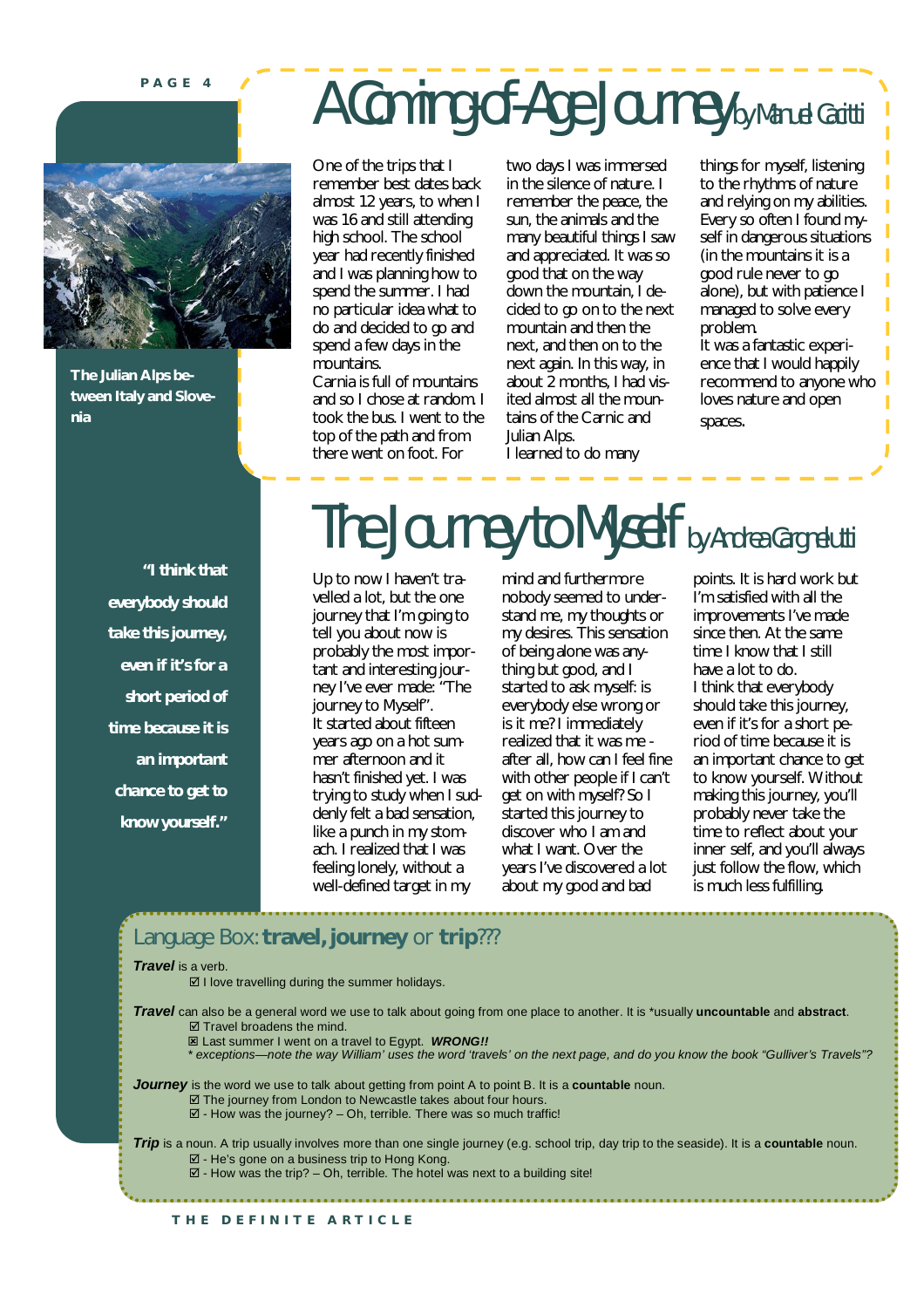### Impossible Interviews: Roald Amundsen by Andrea Bertolissi



The great explorer Roald Amundsen meets me in Sarpsborg, south-east Norway, near his native Borge. His black and

red wooden house is situated on the river Glomma and is hidden by a Scots pine grove. I come into his drawing room and feel surrounded, not only by the smoke of his pipe, but also by his large collection of relics and trophies, accumulated during his

**Roald** 

explorations.

*Mr Amundsen, you have visited the Arctic*  **Norwegian**  *and Antarctic regions, you have crossed the Northwest Passage, what has now led you to cross the national park in the north-east of Greenland?* **explorer Amundsen 1872-1928**

Well, there are at least two main reasons. First of all, nostalgia for that particular scent of snow that can only be smelt near the poles, and for the silence, interrupted only by the wind chafing your face or by your own footsteps cracking the snow. Then for a "green" reason—that is to get to know the people of the polar regions.

### *And?*

Unfortunately, I found a very depressing situation. The presence of man is perceptible everywhere, even at such extreme latitudes glaciers are receding, the snow is polluted, and as for the wilderness… I felt uneasy to find so many amateur explorers, ready to be rescued from trouble, and, I'm sorry to say, I have already lost one life because of them.

*"The presence of man is perceptible everywhere, even at such extreme latitudes."*

# A Journey I Would Love to Make by Caterina Bernardis

A journey I would like to make, perhaps, is special only for me. It is interesting for how and where I would like to go - across the Apennines in a vintage Fiat 500, a car I drove when I was twenty. Three years ago, in *La Repubblica* the reporter and writer Paolo Rumiz related, in thirty instalments, his trip from

### **I would like to cross the Apennines in a vintage Fiat 500.**

the south of Calabria across the

the west of Liguria to

mountains and the hills that are the backbone of Italy.

He travelled 2000 km, only on the back roads, never motorways, in

an old car called a *Topolino* that was very famous in the middle of the twentieth century . He drove up and down the hills and the mountains far away from the noise, lights, traffic and dangers of the busy motorways. Going slowly he met new people in every bed and breakfast, guesthouse or monastery where he stopped to have dinner and stay the night. He related stories of people who live in small villages where life is hard and where only old people with their friendly animals can live. He wrote about the genuine food of the country, about the hard work on the farms, about the roaming of the animals around the town,

about the daily routine of the monks and villagers, and about the wild animals that go down the mountains at night to find food. He also wrote about the

hunters and poachers. He could understand the things and people he met, not simply observe them. To write about these people and these places he wanted a car that was as slow as walking. I would like to have the some experience, to travel back in time and discover the important places of the last century in my 500.

### On Travel by William Nardone

The human race has written the most fundamental pages of its history, since the beginning thanks only to the journeys it has undertaken, starting from the first steps of the prehistoric tribes of nomads who first populated the earth, up to the air travel of today, and passing through the conquests

of ancient civilizations and the explorations of recent ages. In fact humans have never stopped travelling, so that history itself can be seen as a long trip, still ongoing. In all these travels humans have been pushed on by a need for knowledge and discovery.

I think this should be the aim of any journey, even today.

> *"The whole object of travel is not to set foot on foreign land; it is at last to set foot on one's own country as a foreign land." – G.K. Chesterton*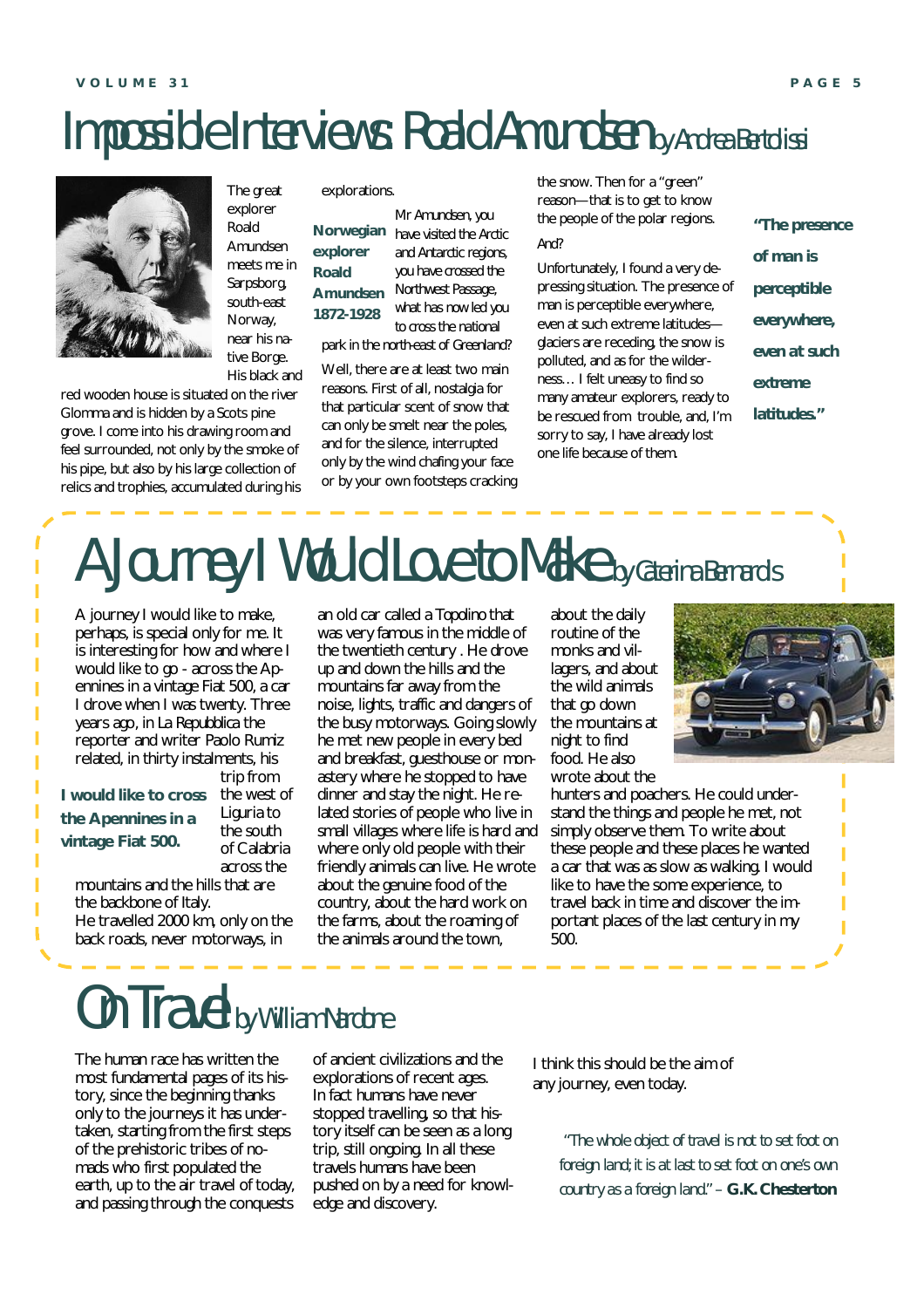**P A G E 6**



*"Look after that baby, tied quickly on your back."*

*"A journey of a thousand miles must begin with a single step." – Lao Tzu*

### **Prize Article!!!**



*"To be in the front row during the main events of our history!"*

# **Hiruth**

### Ethiopia: a small, great memory of a journey, by Paola Mondini

Hiruth, hair of thorns, glare of fire in your eyes. Sunset of blinding, violent red; fire in a hut of straw, dung, clay.

Hiruth, mucus from the nose, thin legs, go quickly home, you know that the night falls suddenly here. You could run into a pack of wild dogs, you could meet a spiteful monkey, a hyena.

Hiruth, broken rags of dust and mud, white smile, let yourself be seized, stop escaping. But you are always in front of the lens, coy little girl, aware of future beauty.

Hiruth, bare feet, red with land-slid mud, mind the brambles, don't run, don't fall. You are now the oldest, they have entrusted the baby to you. Look after that baby, tied quickly on your back.

Hiruth, fantastic eyes of velvet and flies, you don't allow an approach, not even when I'm leaving. Laughing clever, from behind a little wall, you look at a white woman, a lot of flesh on the bones, old as the world, heart already orphaned by you.

# A Journey into Time by Enrica Simaz

The journey of my dreams: a trip back and forth in time, being in the front row during the main

events of our history! A blink and I'm in prehistory, curious to see how big those dinosaurs, leading actors in so many Hollywood productions, really are. Or, a "few" years later, how priceless the emotion is of standing at the centre of the Stonehenge circle during a Druid ceremony,

and maybe being able to solve the mystery of the purpose of those monumental stones!

Another blink and I'm in the Middle Ages, a period full of contrasts, during which the same people that lived in ignorance and followed popular superstitions, at the same time were capable of creating monumental literary or artistic masterpieces.

And why not visit Paris during the French Revolution, such an attractive period for the stirring events that caused a lot of heads to be cut off!

A jump and I'm in the Italian Risorgimento, the historical period that makes me so proud to be Italian. I can see myself fighting side by side with Mazzini, Garibaldi and with all the people that gave their life to free Italy from foreign supremacy - French, Austrian or German.

The thirst

for knowledge leads me to the worst period for humanity, between the two world wars, trying to understand the madness of the people that killed so many human beings just for belonging to the wrong race.

The last blink, but I'm still doubtful if I'm blinking or not, is forward into the future, just to see where are we all going and if we really will succeed in destroying the planet on which we live. Will our government be able to take the right decisions that will permit mankind to survive for centuries to come? Maybe it's better not to know the answer...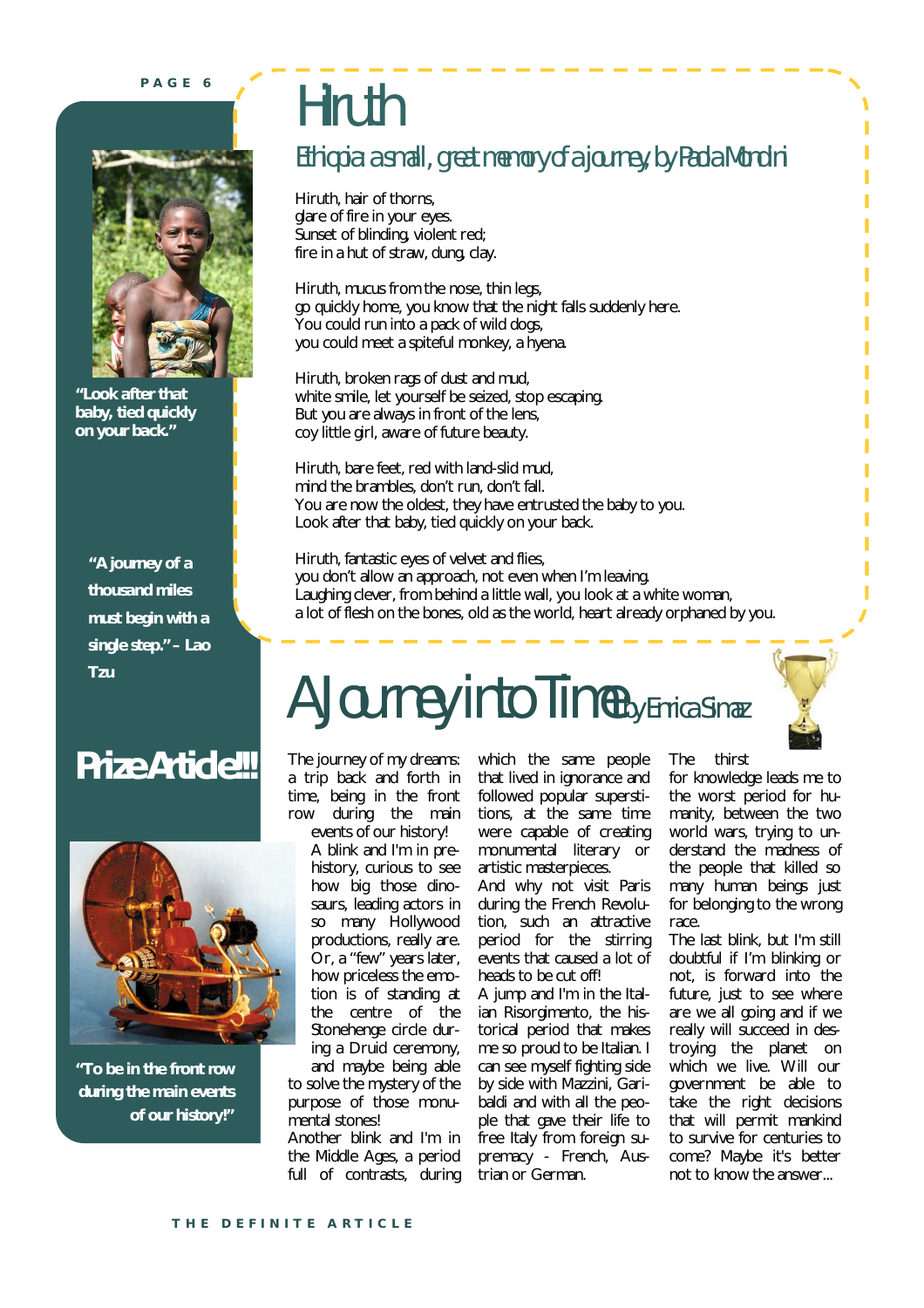# A Journey to my Roots by Barbara Selva



This could seem a little strange, but a journey I would like to undertake is one back to my roots.

I would like to be an unseen visitor at my greatgrandparents' home, in order

to experience the life and emotions of times gone by. I would like to go back to the beginning of the **"Il Museo Civico della Civiltà Contadina di Andreis"**

20th century, where I could meet my great-grandfather trying to cope with a lifestyle very different from mine today. Perhaps I would understand better the words and stories of my grandmother when she told me that poverty and hunger were an everyday battle.

At the same time I would be able to breathe their family harmony and the force that strengthened their hearts the same feeling that surrounds my family today.

This would, of course, be a magical, enchanted and impossible journey, but it is a journey of my imagination and I could travel without spending anything, going back to the roots of my golden memories.

*"Own only what you can carry with you; know language, know countries, know people. Let your memory be your travel bag." Alexander Solzhenitsyn*

# What's a Journey? by Mara Nonis

**journey** (n.): an act of travelling from one place to another / the time taken in going from one place to another.

There are several kinds of journey: walking, flying to Australia, driving, going to the coast, and even getting out of

hospital when you've been ill. Life is *the* Journey!

Often just the idea of travelling is more amazing and exciting than the reality. It's the change from old to new events. At the same time the new will always become old and mundane. It's the most pleasant, and at the

4 | | | | | | | | | | 13

Solution to crossword in issue 30

1 | 2 | 3 | P | M | H | M | 8 | E | L | M | | K | | 15 | N S | C | O | K | I | A | E | H | R | L | U | 12 | T | 14 | F | G | 17 C | H | R | I | S | T | M | A | S | I | S | C | O | M | I | N | G | ! A | E | A | N | T | | B | L | I | N | H | H | S | I | R | I | R R S N FIR R L M G R A C T E G A F T G A O M L O N H T W H P N JE | | | | N | W | O | E | O | G | O | E | O | T | E U | | | | | C |E |N |A |M |E |O |N |R |S |S

T | | | | | E | E | S | V | S | | L | S | K S N E S

P **1** | 7 | | | | 10 | | | | B | | | | 16 U | | | R | | | 9 | F | | | | | A | | | | L M | 5 | 6 | E | | | P | A | 11 | C | | | | O

S

same time the most hateful part of human life. What is the key? I don't know. The beauty of life is this - you know when it starts but not when it ends because you're under the ground. It's a cycle that never ends.